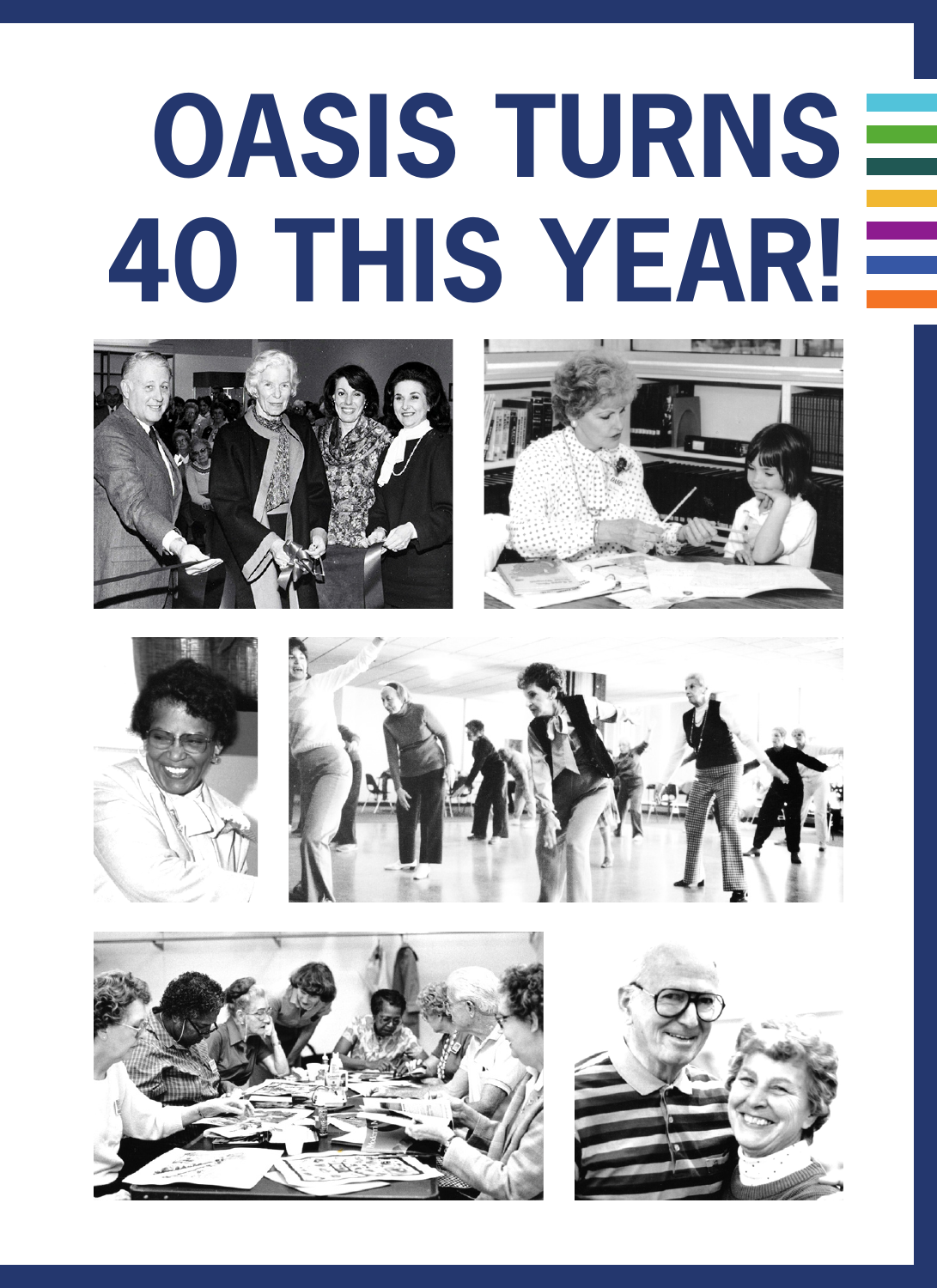Dear Oasis Friend,

When Oasis started in 1982, we had no idea it would grow to what it is today – an organization that has served nearly 600,000 older adults through its programs, (and 525,000 disadvantaged youth through the Intergenerational Tutoring Program). In the last 40 years, Oasis has expanded its programs and reach and has shown the community that through lifelong learning, active lifestyles, and volunteer engagement, older adults have opportunities to pursue vibrant, healthy, productive, and meaningful lives.

It is our greatest hope that Oasis continues beyond our lifetimes and that the organization's meaningful programs are available to our children as they age, in addition to millions of others who benefit from Oasis programs.

This year, we ask you to consider making a special gift to Oasis. The demand for our programs is outpacing our capacity to deliver these services. We are so proud of all that Oasis has accomplished over the last 40 years, but we can do better, and do more. Our goals this year are ambitious, but the need for programs is vast.

**Would you consider giving?** Oasis is in a critical growth and expansion phase. Together, we can change the lives of many more older adults in the St. Louis metro area this year and beyond.

We are so grateful for our donors. Thank you for joining us on this journey for the next 40 years.

With gratitude,<br>Man, len Man

Marylen Mann (Oasis Founder) & Richard Miles (Oasis Board Chair)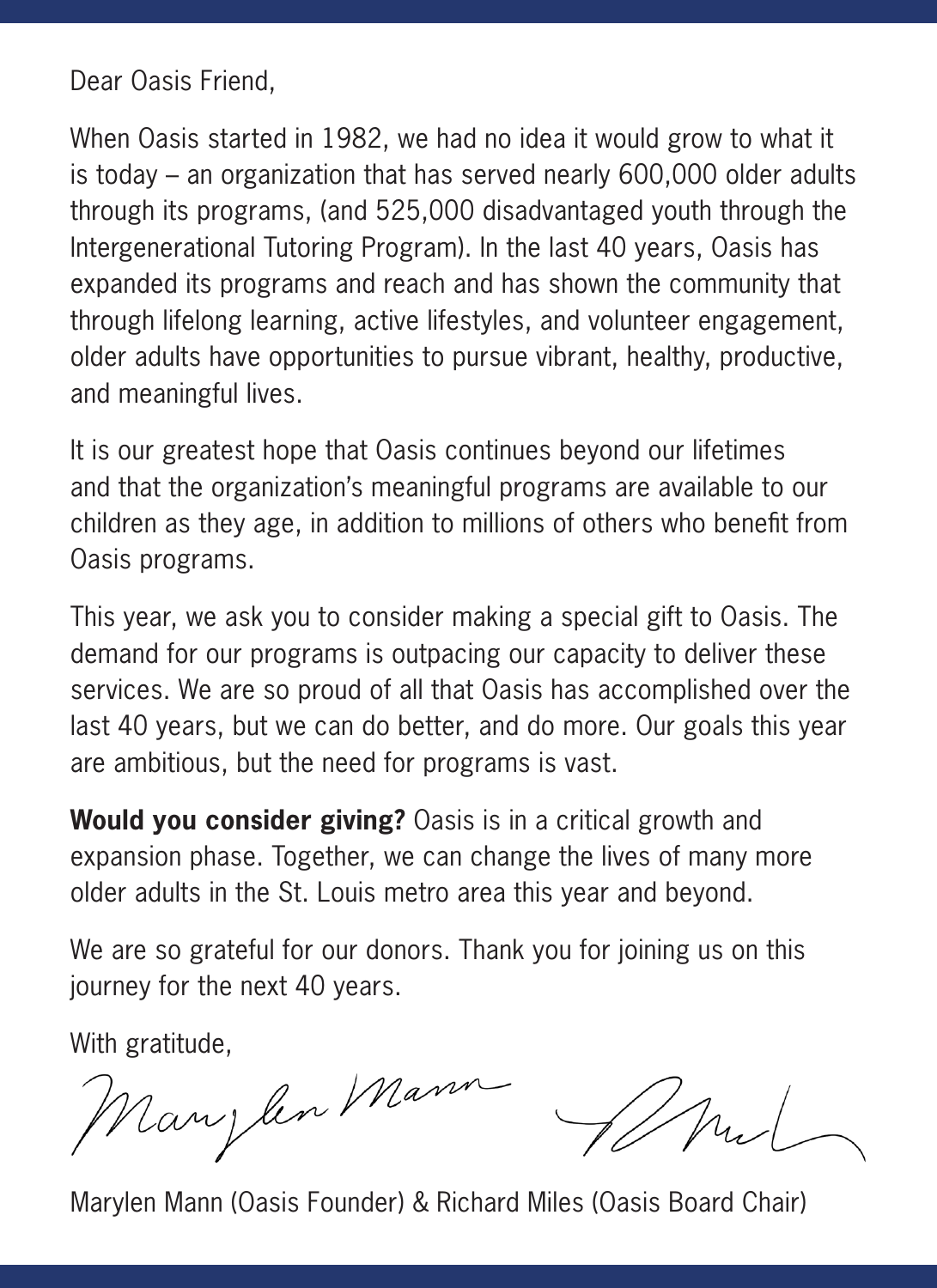## **40 YEARS OF IMPACT**

View our impact below—the yearly St. Louis Oasis impact on the left and the national cumulative impact on the right.



Older Adults Supported Through Lifelong Learning, Active Lifestyles, and Volunteer Engagement



Students Tutored Through the Intergenerational Tutoring Program

## **156,000 1.7 MILLION**

Volunteer Hours Provided to Local Communities



Cumulative Impact in Volunteer Service



Partner Organizations